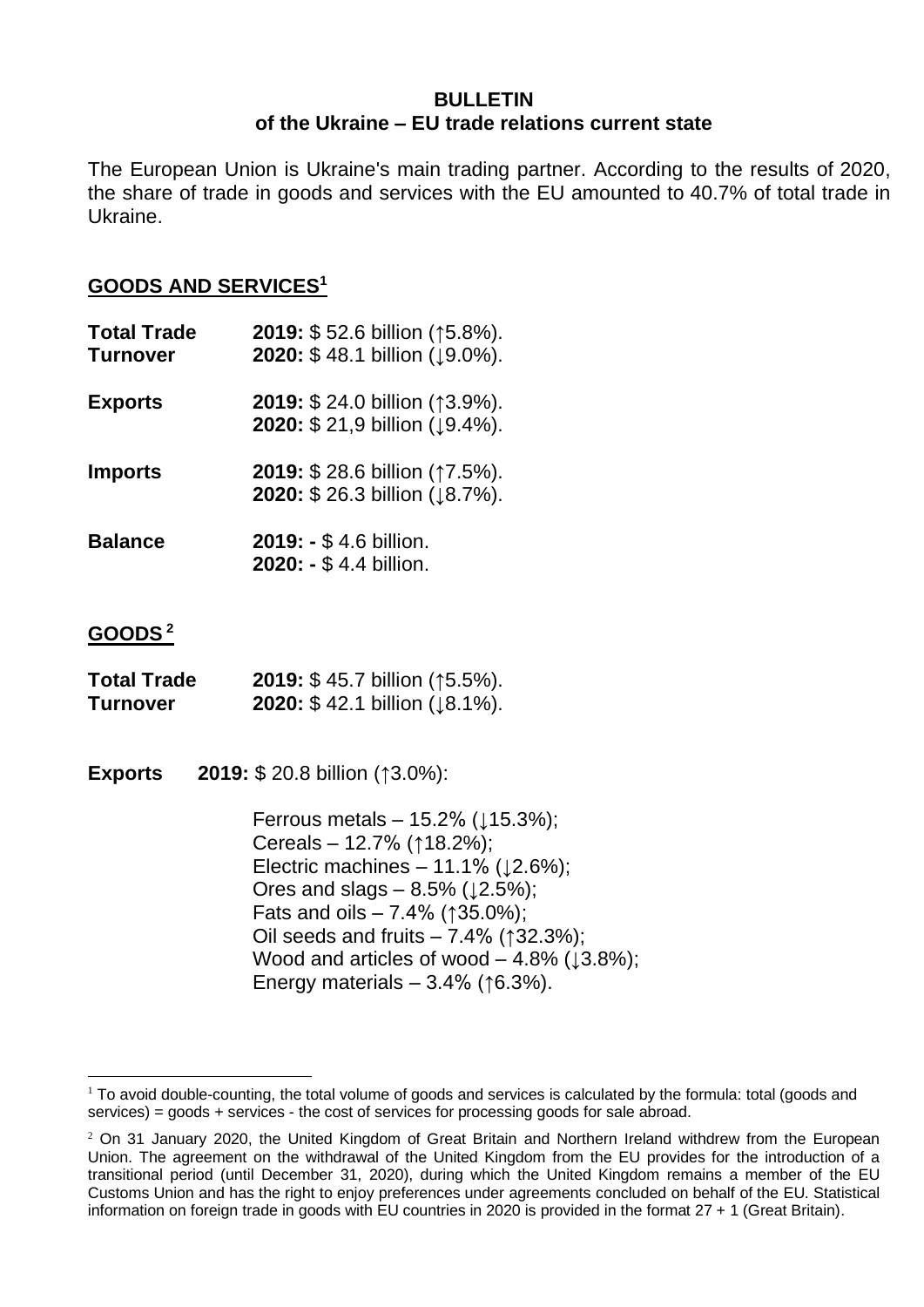**2020:** \$ 18.6 billion (↓10.3%):

Ferrous metals – 13.5%  $(120.1\%)$ ; Electric machines  $-11.9\%$  ( $\downarrow$ 4.1%); Fats and oils –  $9.9\%$  ( $\uparrow$ 19.5%); Cereals –  $9.6\%$  ( $\downarrow$ 32.0%); Ores and slags  $-7.8\%$  ( $\downarrow$ 18.1%); Oil seeds and oleaginous fruits  $-6.7\%$  ( $\downarrow$ 18.5%). Wood and articles of wood  $-5.3\%$  ( $\downarrow$ 1.3%); Furniture – 3.5% (↑15.1%).

**Imports 2019:** \$ 25.0 billion (↑7.7%):

Nuclear reactors, boilers, machines – 13.3% (↑3.4%); Ground transport facilities excluding railway – 13.0% (↑46.1%); Energy materials  $-10.8\%$  ( $\downarrow$ 15.2%); Electric machines and equipment – 8.4% (↑10.0%); Pharmaceutical products – 6.3% (↑10.2%); Polymeric materials, plastics  $-5.4\%$  ( $\downarrow$ 3.4%); Other chemical products –  $3.4\%$  ( $\downarrow$ 1.3%); Paper and cardboard –  $2.4\%$  ( $\downarrow 3.4\%$ ).

**2020: \$23.5 billion (↓6.2%):** 

Nuclear reactors, boilers, machines – 13.3% ( $\downarrow$ 6.4%); Ground transport facilities excluding railway – 11,6% ( $\downarrow$ 16,7%); Electric machines and equipment –  $8.4\%$  ( $\downarrow 6.3\%$ ); Pharmaceutical products – 7.7% (↑15.2%); Energy materials  $-6.9\%$  ( $\downarrow$ 40.4%); Polymeric materials, plastics  $-5.7\%$  ( $\downarrow$ 0.1%); Other chemical products  $-3.4\%$  ( $\downarrow$ 7.8%); Paper and cardboard  $-2.5\%$  ( $\downarrow$ 4.1%).

**Balance 2019: -** \$ 4.2 billion. **2020: -** \$ 4.8 billion.

## **SERVICES**

| <b>Total Trade</b><br><b>Turnover</b> | 2019: \$7.9 billion (17.0%).<br>2020: \$7.1 billion (114.0%).                                                                                                                                                                                                                                |
|---------------------------------------|----------------------------------------------------------------------------------------------------------------------------------------------------------------------------------------------------------------------------------------------------------------------------------------------|
| <b>Exports</b>                        | <b>2019:</b> \$4.3 billion $(17.7\%)$ :                                                                                                                                                                                                                                                      |
|                                       | Transport services $-30.9\%$ ( $\uparrow$ 4.0%);<br>Material resources processing services $-24.5\%$ ( $\uparrow$ 0.8%);<br>Telecommunication services - 23.1% (18.8%);<br>Business services - $13.3\%$ ( $\uparrow$ 7.6%);<br>Repair and maintenance services $-2.1\%$ ( $\uparrow$ 30.4%). |